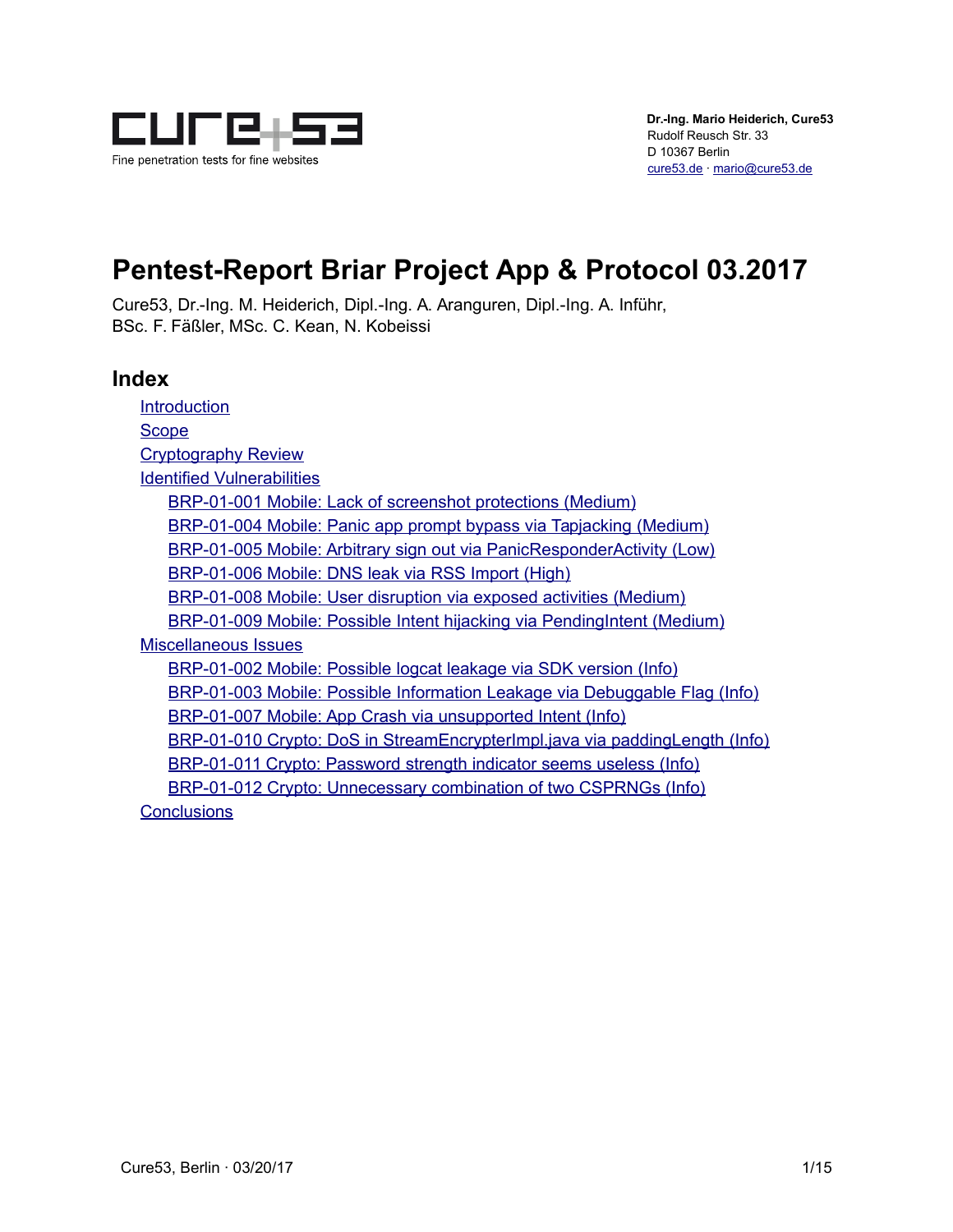

### <span id="page-1-1"></span>**Introduction**

*"Briar is a messaging app designed for activists, journalists, and anyone else who needs a safe, easy and robust way to communicate. Unlike traditional messaging tools such as email, Twitter or Telegram, Briar doesn't rely on a central server - messages are synchronized directly between the users' devices. If the Internet's down, Briar can sync via Bluetooth or Wi-Fi, keeping the information flowing in a crisis. If the Internet's up, Briar can sync via the Tor network, protecting users and their relationships from surveillance."*

#### From<https://briarproject.org/how-it-works.html>

This report documents the findings of a penetration test and source code audit carried out by Cure53 against the Briar secure messenger application. The project was completed in March 2017 and revealed the existence of twelve security-relevant issues. Six Cure53 testers were involved in this assignment, the completion of which took a total of thirteen days.

The core application in scope was the Briar messenger application for Android, which was complemented with the review of the protocols specified and used by the Briar product, notably BQP<sup>[1](#page-1-2)</sup>, BSP<sup>[2](#page-1-3)</sup> and BTP. Methodology-wise, the assessment followed a white-box approach, meaning that the testing team had access to the Android application's full sources and could take advantage of the provided debug builds. The Briar team has further supplied the Cure53 testers with several APKs, specifically tweaked to enable more efficiency within the testing process, especially for the scenarios linked to the use of the Tor network. All components positioned in the scope of this test have undergone thorough reviews and audit of the code, while respective implementations were additionally examined when applicable.

The aforementioned total number of twelve different findings comprises six actual security vulnerabilities and six additional general weaknesses. The great majority of discoveries received a low-to-medium severity ranking, and some were documented for the sake of completeness and informational value rather than as actual and current risks.

### <span id="page-1-0"></span>**Scope**

- **Briar Project Android App APK was shared**
- **Briar Project Android App Sources were shared**

<span id="page-1-2"></span><sup>1</sup> <https://code.briarproject.org/akwizgran/briar-spec/blob/master/protocols/BQP.md>

<span id="page-1-3"></span><sup>2</sup> <https://code.briarproject.org/akwizgran/briar-spec/blob/master/protocols/BSP.md>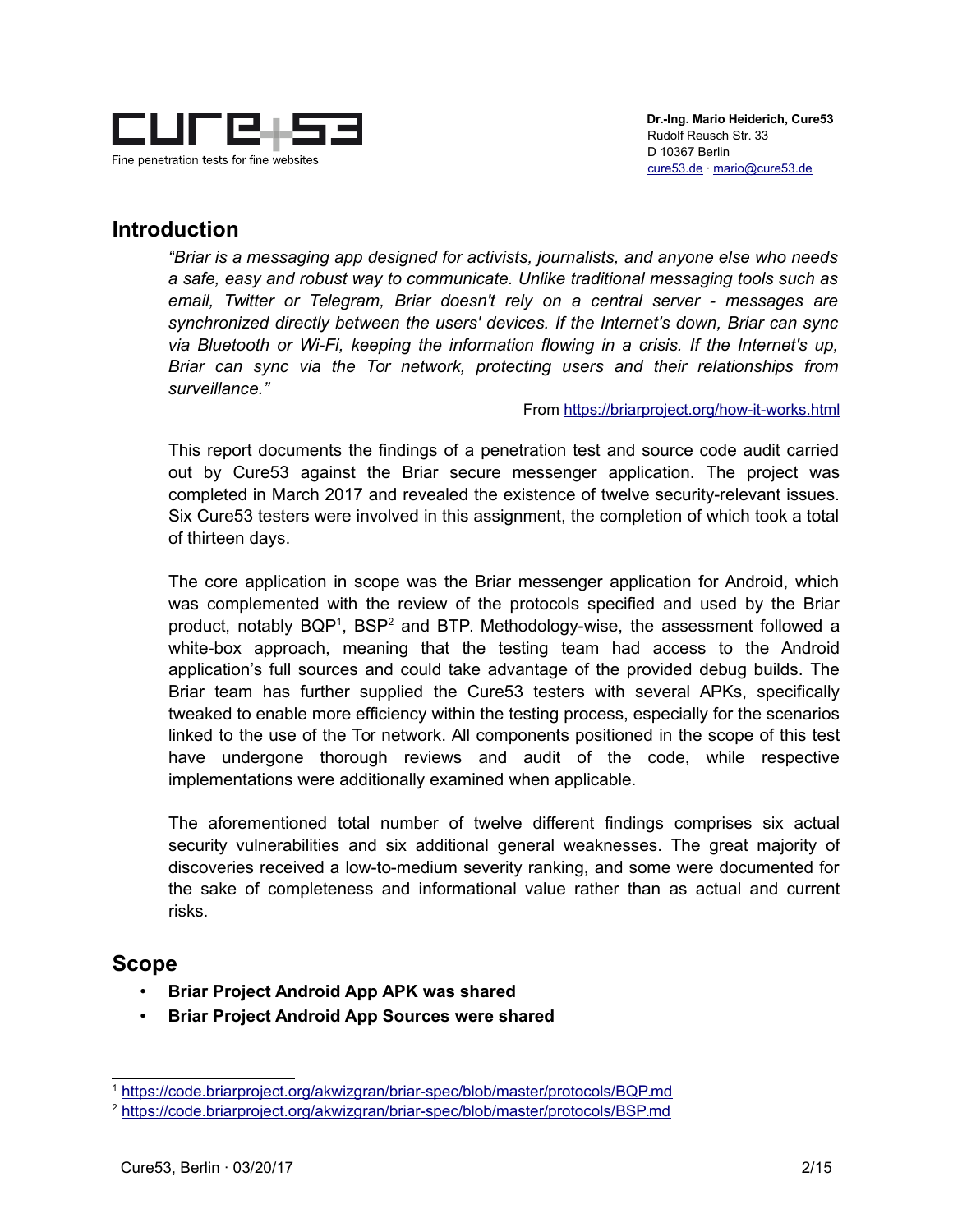

## <span id="page-2-2"></span>**Cryptography Review**

Three days were dedicated to a cryptography review of the Briar Android App. This included a specification review for the BQP<sup>[3](#page-2-3)</sup>, BSP<sup>[4](#page-2-4)</sup> and BTP<sup>[5](#page-2-5)</sup> protocols provided by the Briar team. While BQP was quickly deemed to be specified in a sound manner, the BSP and BTP specifications lacked details and required further communication with the Briar team. Ultimately, all three specifications could be considered appropriate.

While a full review of the Briar cryptographic code was conducted, the actual series of tasks began with the code located in the specific directory, notably *bramblecore/src/main/java/org/briarproject/bramble/crypto/*. All function calls were then traced from this location.

The code was found to be exceptionally clear and sound, with no vulnerabilities spotted within the scope of this two-day review. However, minor discoveries pertaining to the code have been noted and can be found as three miscellaneous issues documented in this report under [BRP-01-010,](#page-11-0) [BRP-01-011](#page-12-1) and [BRP-01-012.](#page-12-0)

### <span id="page-2-1"></span>**Identified Vulnerabilities**

The following sections list both vulnerabilities and implementation issues spotted during the testing period. Note that findings are listed in a chronological order rather than by their degree of severity and impact. The aforementioned severity rank is simply given in brackets following the title heading for each vulnerability. Each vulnerability is additionally given a unique identifier (e.g. *BRP-01-001*) for the purpose of facilitating any future follow-up correspondence.

### <span id="page-2-0"></span>**BRP-01-001 Mobile: Lack of screenshot protections** *(Medium)*

It was found that the Briar Android application currently fails to leverage the available Android protections to avoid side-channel data leakage via screenshots. This allows applications with either screen recording or root privileges to directly capture all information that is being displayed by the Briar app. The issue can be verified as one runs the following ADB Commands<sup>[6](#page-2-6)</sup> while the application is open.

#### **ADB Commands:**

adb shell screencap -p /mnt/sdcard/screenshot1.png adb pull /mnt/sdcard/screenshot1.png

<span id="page-2-3"></span><sup>3</sup> <https://code.briarproject.org/akwizgran/briar-spec/blob/master/protocols/BQP.md>

<span id="page-2-4"></span><sup>4</sup> <https://code.briarproject.org/akwizgran/briar-spec/blob/master/protocols/BSP.md>

<span id="page-2-5"></span><sup>5</sup> <https://code.briarproject.org/akwizgran/briar-spec/blob/master/protocols/BTP.md>

<span id="page-2-6"></span><sup>6</sup> <https://developer.android.com/studio/command-line/adb.html>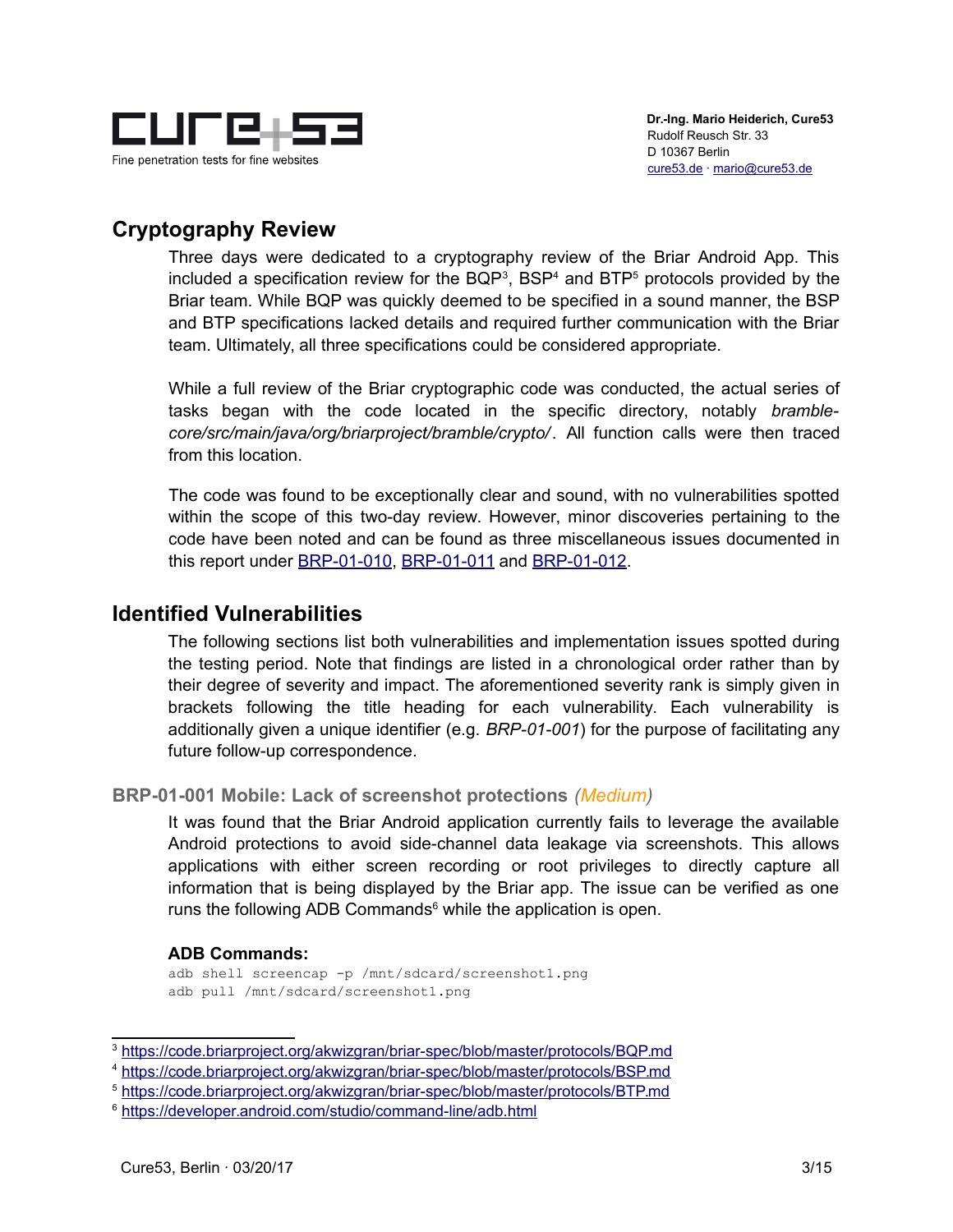

The resulting screenshot displays the information on the screen, as depicted below:



*Fig.: Information leak via the screenshot API*

It is recommended to ensure that all WebViews have the Android *FLAG\_SECURE* flag[7](#page-3-1) set. This will guarantee that even the applications running with root privileges are unable to directly capture information displayed by the Briar application on screen.

### <span id="page-3-0"></span>**BRP-01-004 Mobile: Panic app prompt bypass via Tapjacking** *(Medium)*

It was found that the Briar Android app fails to mitigate tapjacking attacks. This allows malicious apps to render an overlay, launch an instance of the Briar application in the background, and, ultimately, fool a user into performing actions on the Briar app while they can actually see something different altogether. Although all screens are affected, it was confirmed that the malicious app can also set itself as the *Panic* app. This means that it can set and trigger a *panic* event and effectively delete everything from the Briar app.

#### **Scenario 1: App is unlocked. The** *Panic* **app prompts a bypass**

To demonstrate how the issue occurs, a custom exploit APK was created. A demo was also recorded to highlight how the malicious app is set as the Panic app, then displaying how all of the *Panic* button setup settings are altered, including the consequences of the "*Delete Account*" action (which deletes all data), as well as "*Uninstall Briar*". While this is the main example, it has to be underscored that all other screens (i.e. chats, general settings, Tor configuration, etc.) are also affected by this problem.

[https://cure53.de/exchange/792346243678/Tapjacking\\_PoC2.zip](https://cure53.de/exchange/792346243678/Tapjacking_PoC2.zip)

### **Scenario 2: App is locked. The** *Delete* **button prompts a bypass**

<span id="page-3-1"></span><sup>7</sup> [http://developer.android.com/reference/android/view/Display.html#FLAG\\_SECURE](http://developer.android.com/reference/android/view/Display.html#FLAG_SECURE)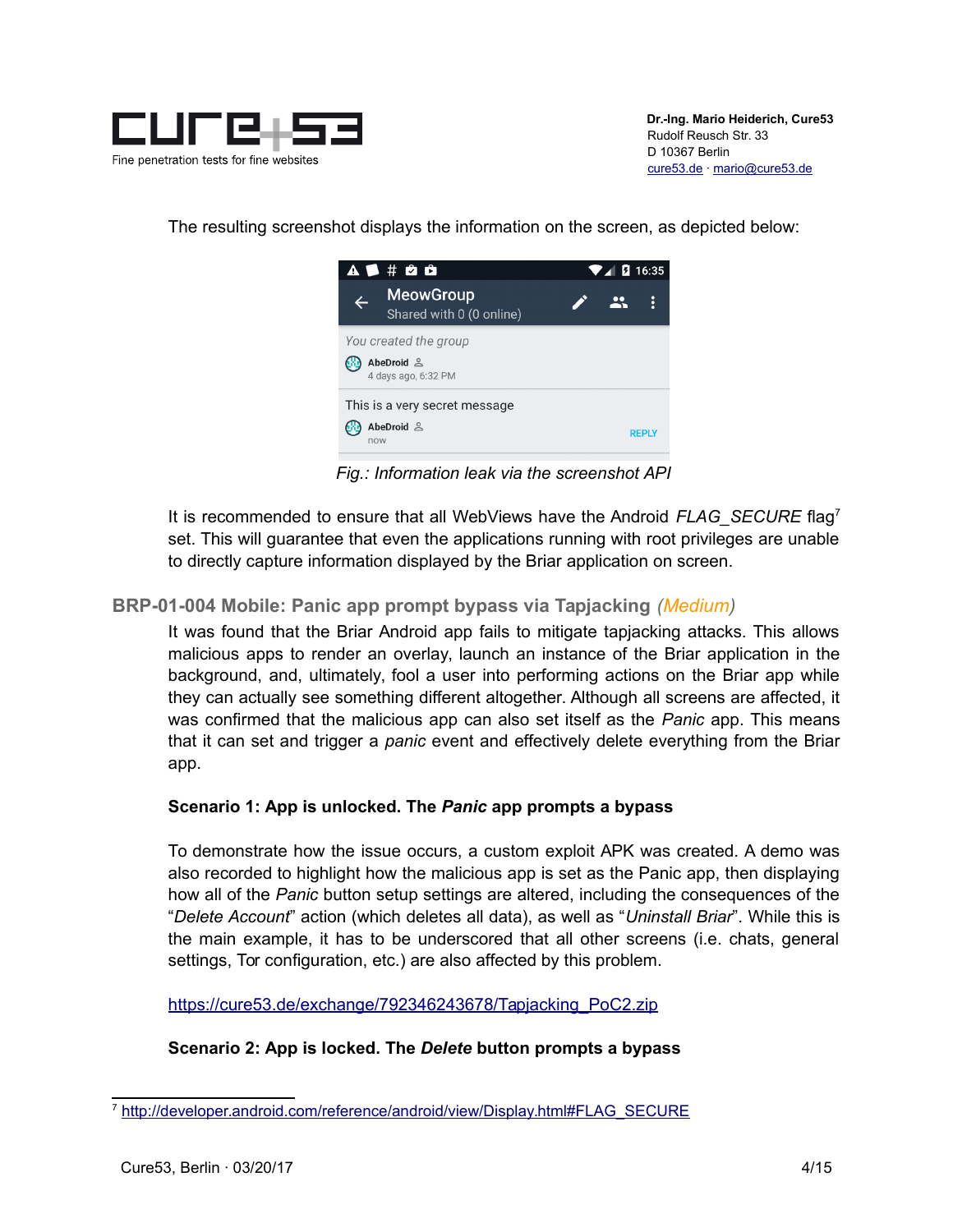

In the event of the Briar app being locked, a malicious application can still delete all user-information via two alternative buttons, namely "*I have forgotten my password*" and "*Delete*". These are also vulnerable to tapjacking:

| <b>Briar</b>                 | <b>Lost Password</b>                                                                                                                                                  |
|------------------------------|-----------------------------------------------------------------------------------------------------------------------------------------------------------------------|
| Enter your password:         | Your Briar account is stored<br>encrypted on your device, not<br>in the cloud, so we can't reset<br>your password. Would you like<br>to delete your account and start |
| <b>SIGN IN</b>               | again?                                                                                                                                                                |
| I have forgotten my password | Caution: Your identities,<br>contacts and messages will be<br>permanently lost.                                                                                       |
|                              |                                                                                                                                                                       |

#### **DELETE CANCEL**

*Fig.: User-data being wiped when the app is locked via tapjacking*

It is recommended to implement the *filterTouchesWhenObscured[8](#page-4-1)[9](#page-4-2)* attribute at the Android WebView level<sup>[10](#page-4-3)</sup>. This will ensure that all taps from any potentially malicious apps rendered on top are ignored, thus eradicating this attack vector. Ideally, this should be implemented in a base view, meaning that other views are to inherit the protection. The proposed approach will reduce the risk of human error linked to leaving certain buttons unprotected.

### <span id="page-4-0"></span>**BRP-01-005 Mobile: Arbitrary sign out via** *PanicResponderActivity (Low)*

The Briar application exposes an activity responsible for handling *panic* situations. Although this functionality is intended to exclusively process actions from trusted applications, it was found that the *sign out* fragment of the processing code is executed regardless of the invoking app. As a result, a malicious app could leverage this weakness to continuously *sign out* the Briar user, sending and crafting intents in the background. Therefore, a legitimate app use would be prevented, while the user would additionally have no way of telling what has happened. The latter is due to the fact that the application's UI would only testify to a *loading* process of an unspecified type. Please note that this is the same intent that a malicious application could send to delete all application data as a result of exploiting [BRP-01-004.](#page-3-0)

<span id="page-4-1"></span><sup>8</sup> [http://developer.android.com/reference/androi....html#setFilterTouchesWhenObscured\(boolean\)](http://developer.android.com/reference/android/view/View.html#setFilterTouchesWhenObscured(boolean))

<span id="page-4-2"></span><sup>9</sup> [http://developer.android.com/reference/android/...View.html#attr\\_android:filterTouchesWhenObscured](http://developer.android.com/reference/android/view/View.html#attr_android:filterTouchesWhenObscured)

<span id="page-4-3"></span><sup>10</sup> <https://cordova.apache.org/docs/en/latest/guide/platforms/android/webview.html>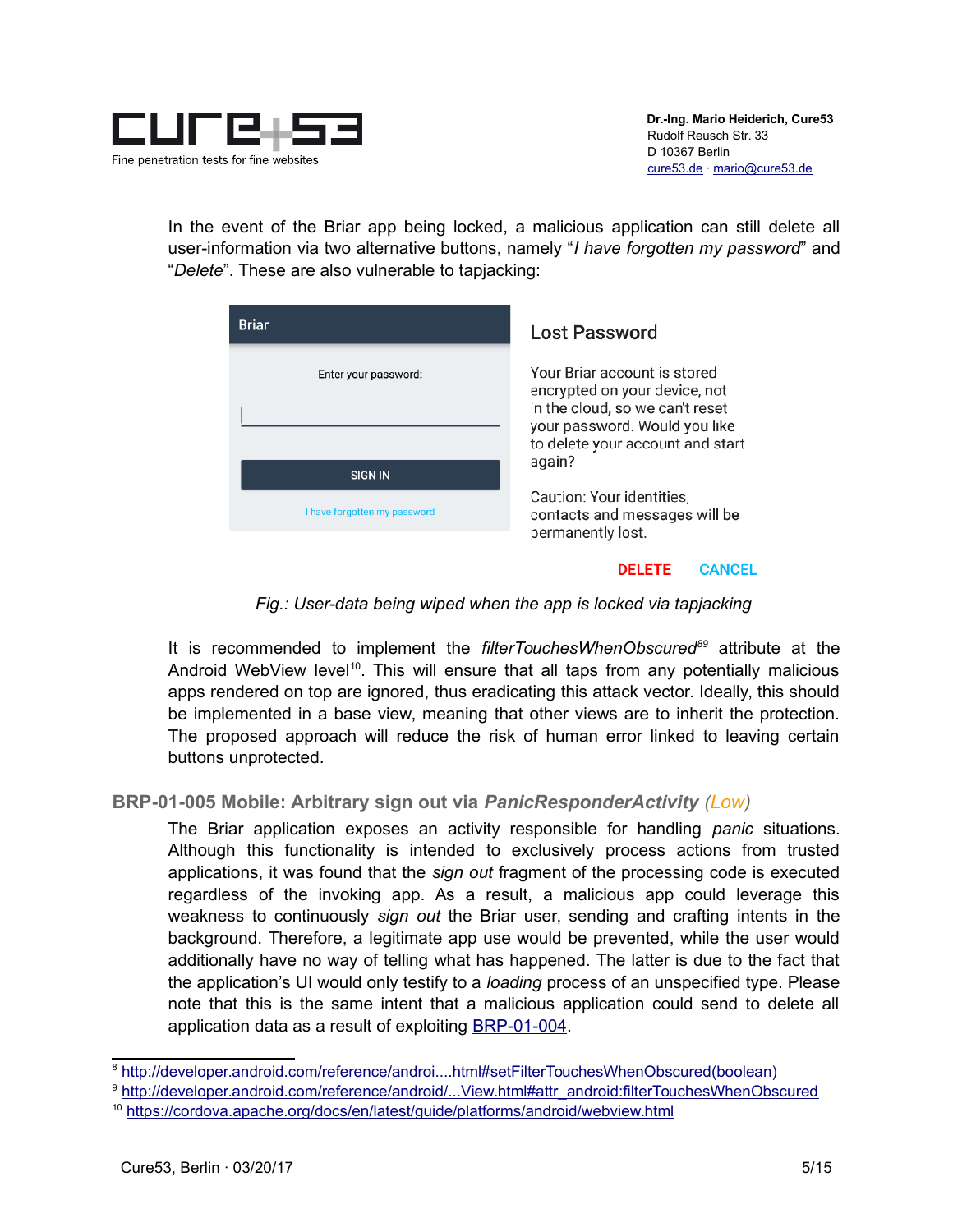

This issue was confirmed with the use of the following ADB Command. It sends an intent to trigger the *panic* response, which the app simply processes.

#### **ADB Command:**

```
adb shell am start -a "info.guardianproject.panic.action.TRIGGER" -n 
"org.briarproject.briar/org.briarproject.briar.android.panic.PanicResponderActiv
ity"
```
#### **Resulting Logcat trace:**

```
03-03 18:54:27.477 I/ActivityManager( 966): START u0 
{act=info.guardianproject.panic.action.TRIGGER flg=0x10000000 
cmp=org.briarproject.briar/.android.panic.PanicResponderActivity} from uid 0 on 
display 0
03-03 18:54:27.536 I/PanicResponderActivity( 3231): Signing out...
```
This issue would be likely to cause confusion among the affected users because the app's UI does not show that the user has been signed out. What seemingly transpires instead is the never-ending loading of all chats, forums, and similar components. The user can work around this problem by manually signing out and logging in again, but the malicious app only needs to send another intent to have the process repeated and occur once again.



*Fig.: All UI screens seem to be loading but the user is signed out.*

It is recommended to stop all processing when the intent arrives from an untrusted application.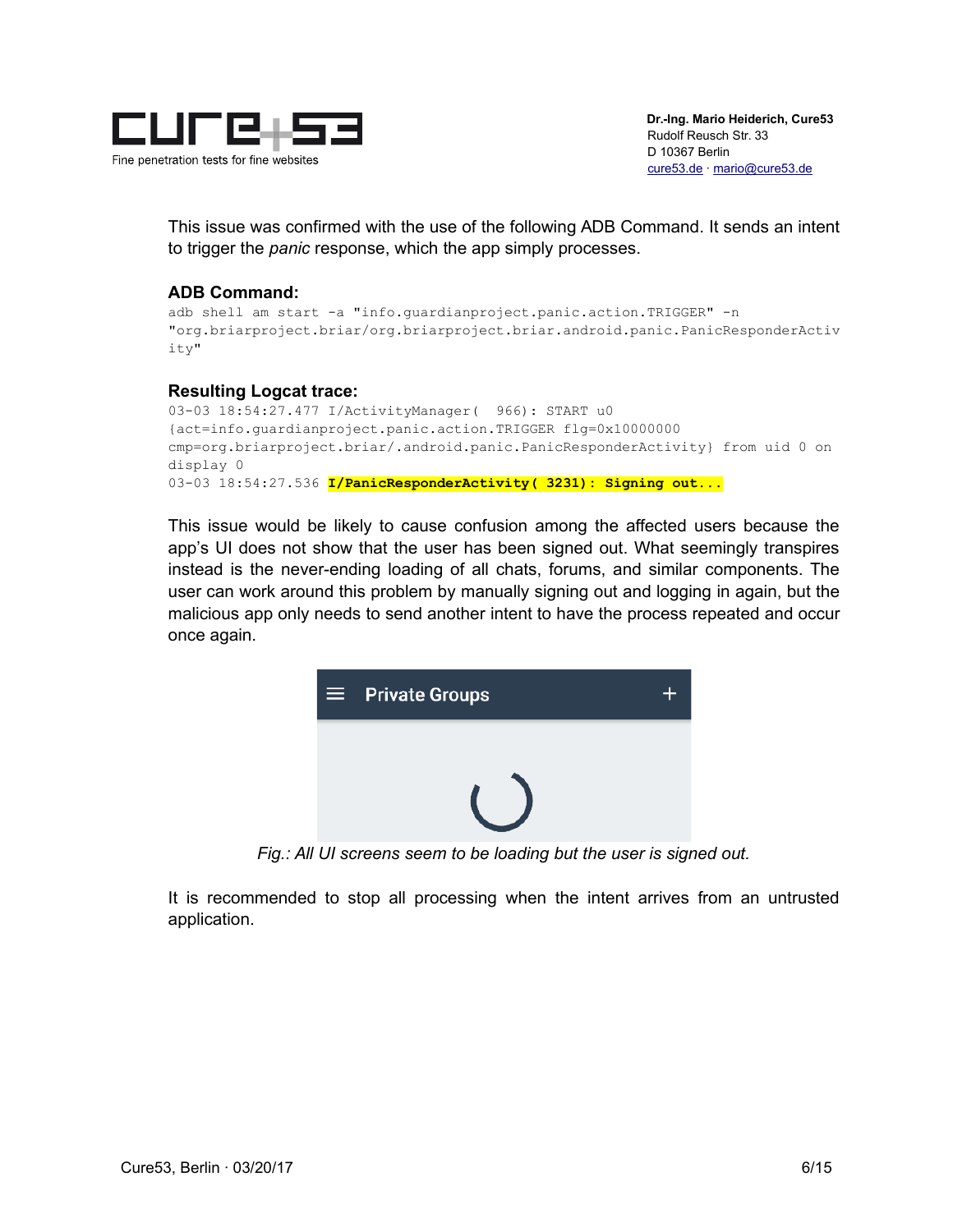

#### <span id="page-6-0"></span>**BRP-01-006 Mobile: DNS leak via RSS Import** *(High)*

An end-user expects all traffic issued by the application to be tunneled through Tor. It was discovered that the DNS lookup<sup>[11](#page-6-1)</sup>, linked to the domain specified in the RSS import, gets leaked on the local network. The reason behind this issue is not having it sent through Tor. An attacker who can sniff the victim's traffic can not only obtain the victim's real IP address, but may also replace the DNS response and point it to its own server.

#### **Steps to Reproduce:**

- 1. The attacker starts to sniff the victim's traffic, for example via a MitM (Man-in-the-Middle) attack;
- 2. The victim imports an RSS feed, for example<http://whatever.com/rss.xml>

The following traffic can be seen on the wire:

12:29:08.806309 IP 192.168.0.157.42166 > google-public-dns-a.google.com.domain: 55164+ A? whatever.com.

This issue can be verified by changing the Android DNS settings. Specifically, a DNS server on the local network can be employed. The traffic needs to be observed, for example with the use of *dnschef[12](#page-6-2)*:

#### **Command:**

dnschef -i 192.168.7.231 --nameservers=192.168.7.1

#### **Output:**

[07:34:26] 192.168.7.193: proxying the response of type 'A' for **whatever.com** [07:34:26] 192.168.7.193: proxying the response of type 'A' for **whatever.com**

It is recommended to use *SOCKS 4a* protocol for connecting to the Tor socket. This approach ensures that DNS lookups are protected via the Tor protocol too<sup>[13](#page-6-3)</sup>. As Android lacks proper support for the *SOCKS 4a* protocol, it would be necessary to import another third-party library to rely on. As this could introduce new security issues, it is a priority for the necessity of reliable anonymity to be analyzed. Alternatively, it could be decided that the risk is acceptable, though the users must be informed about the matter at hand in that case.

<span id="page-6-1"></span><sup>11</sup> <https://blog.udemy.com/dns-lookup-command/>

<span id="page-6-2"></span><sup>12</sup> <http://thesprawl.org/projects/dnschef/>

<span id="page-6-3"></span><sup>&</sup>lt;sup>13</sup> [https://www.reddit.com/r/DarkNetMarkets/comme...opseccomputer\\_android\\_orbottorweb\\_socks/](https://www.reddit.com/r/DarkNetMarkets/comments/2ziorr/opseccomputer_android_orbottorweb_socks/)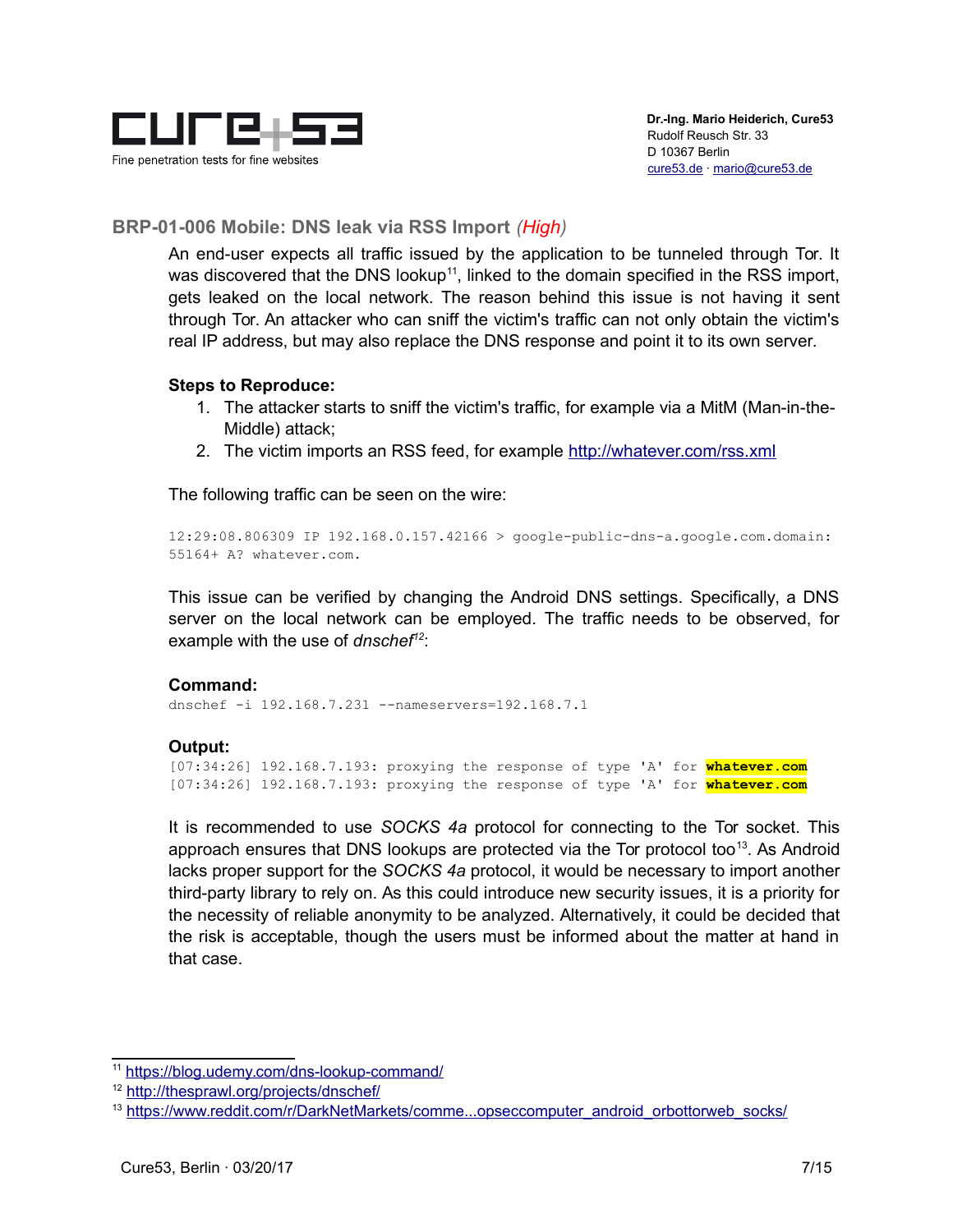

#### <span id="page-7-1"></span>**BRP-01-008 Mobile: User disruption via exposed activities** *(Medium)*

It was found that the Briar application exposes and processes intents sent to multiple activities. Although some of these do not process extras, they can still be valuable for a malicious application seeking to disrupt Briar users. More specifically, a malicious app running in the background could continuously send crafted intents to annoy Briar users until they decide to uninstall the app.

This issue can be confirmed when the following ADB Commands are run either on an emulator or on a real phone connected to a host system.

#### **ADB Commands:**

```
adb shell am start -a "android.intent.action.MANAGE NETWORK USAGE" -n
"org.briarproject.briar/org.briarproject.briar.android.settings.SettingsActivity
..
adb shell am start -a "info.guardianproject.panic.action.CONNECT" -n 
"org.briarproject.briar/org.briarproject.briar.android.panic.PanicPreferencesAct
ivity"
adb shell am start -a "android.intent.action.MAIN" -n 
"org.briarproject.briar/org.briarproject.briar.android.splash.SplashScreenActivi
ty"
```
The above sequence displays the Briar settings, then revealing also the *panic* settings. Ultimately, it shows the *Splash* screen logging the user out. Sending this sequence of intents in a constant manner will cease an option of a normal usage of the Briar application. Consequently, it would entice users to uninstall the Briar product.

It is recommended to reduce the number of exported activities so that less attack surface is exposed to untrusted applications. The remaining activities could then be protected with a permission or, where possible, the sender of the intent could be subjected to verification<sup>[14](#page-7-2)</sup>.

### <span id="page-7-0"></span>**BRP-01-009 Mobile: Possible Intent hijacking via PendingIntent** *(Medium)*

It was found that the Briar Android app uses a local intent to create an instance of *PendingIntent* without passing an explicit *Intent Class*. This allows malicious apps to redirect or modify the intent in question while keeping up with the Briar app permissions. The issue can be found on the location provided next, wherein one can observe that the clear intent is never passed explicitly for creating a new instance of *PendingIntent*:

#### **File:**

*src/main/java/org/briarproject/briar/android/AndroidNotificationManagerImpl.java*

<span id="page-7-2"></span><sup>14</sup><https://dev.guardianproject.info/projects/trustedintents/wiki>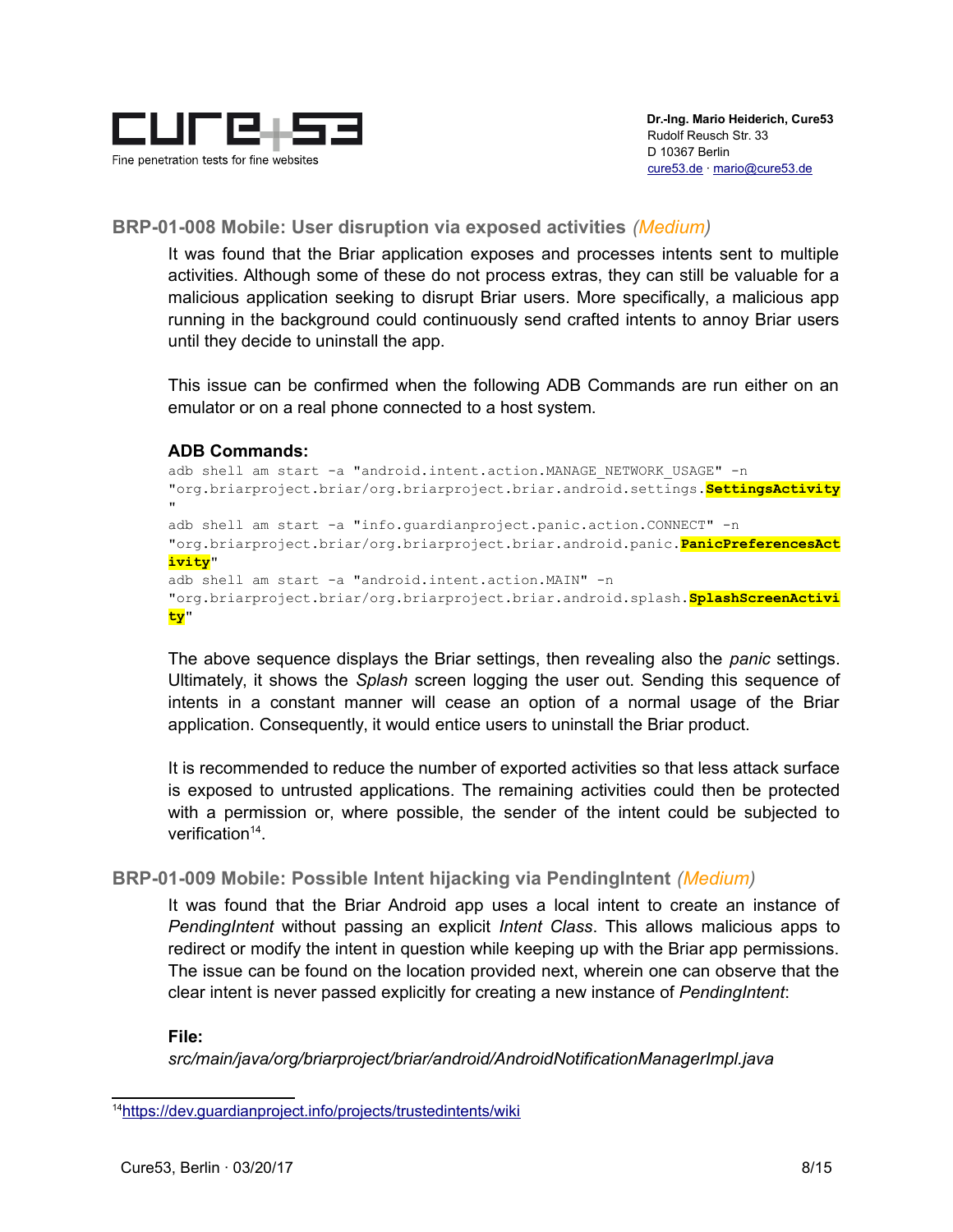

#### **Affected Code:**

```
344 // Clear the counters if the notification is dismissed
345 Intent clear = new Intent (CLEAR PRIVATE MESSAGE ACTION);
346 PendingIntent delete = PendingIntent.getBroadcast(appContext, 0,
347 clear, 0);
[...]
452 // Clear the counters if the notification is dismissed
453 Intent clear = new Intent(CLEAR_GROUP_ACTION);
454 PendingIntent delete = PendingIntent.getBroadcast(appContext, 0,
455 clear, 0);
[...]
548 // Clear the counters if the notification is dismissed
549 Intent clear = new Intent (CLEAR FORUM ACTION);
550 PendingIntent delete = PendingIntent.getBroadcast(appContext, 0,
551 clear, 0);
[...]
644 // Clear the counters if the notification is dismissed
645 Intent clear = new Intent(CLEAR_BLOG_ACTION);
646 PendingIntent delete = PendingIntent.getBroadcast(appContext, 0,
647 clear, 0);
```
The official Android documentation includes clear statement concerning the *getBroadcast* method of *PendingIntent[15](#page-8-0)*:

*"For security reasons, the Intent you supply here should almost always be an explicit intent, that is specify an explicit component to be delivered to through Intent.setClass"*

It is recommended to provide the target intent class explicitly to solve this problem. For additional background and guidance on this type of issues, please see the relevant secure coding rule.<sup>[16](#page-8-1)</sup>

<span id="page-8-0"></span><sup>15</sup> [https://developer.android.com/reference/andro...roid.content.Context, int, android.content.Intent, int\)](https://developer.android.com/reference/android/app/PendingIntent.html#getBroadcast(android.content.Context,%20int,%20android.content.Intent,%20int)) 

<span id="page-8-1"></span><sup>16</sup> [https://www.securecoding.cert.org/confluence/...s+pass+explicit+intents+to+a+PendingIntent](https://www.securecoding.cert.org/confluence/display/android/DRD21-J.+Always+pass+explicit+intents+to+a+PendingIntent)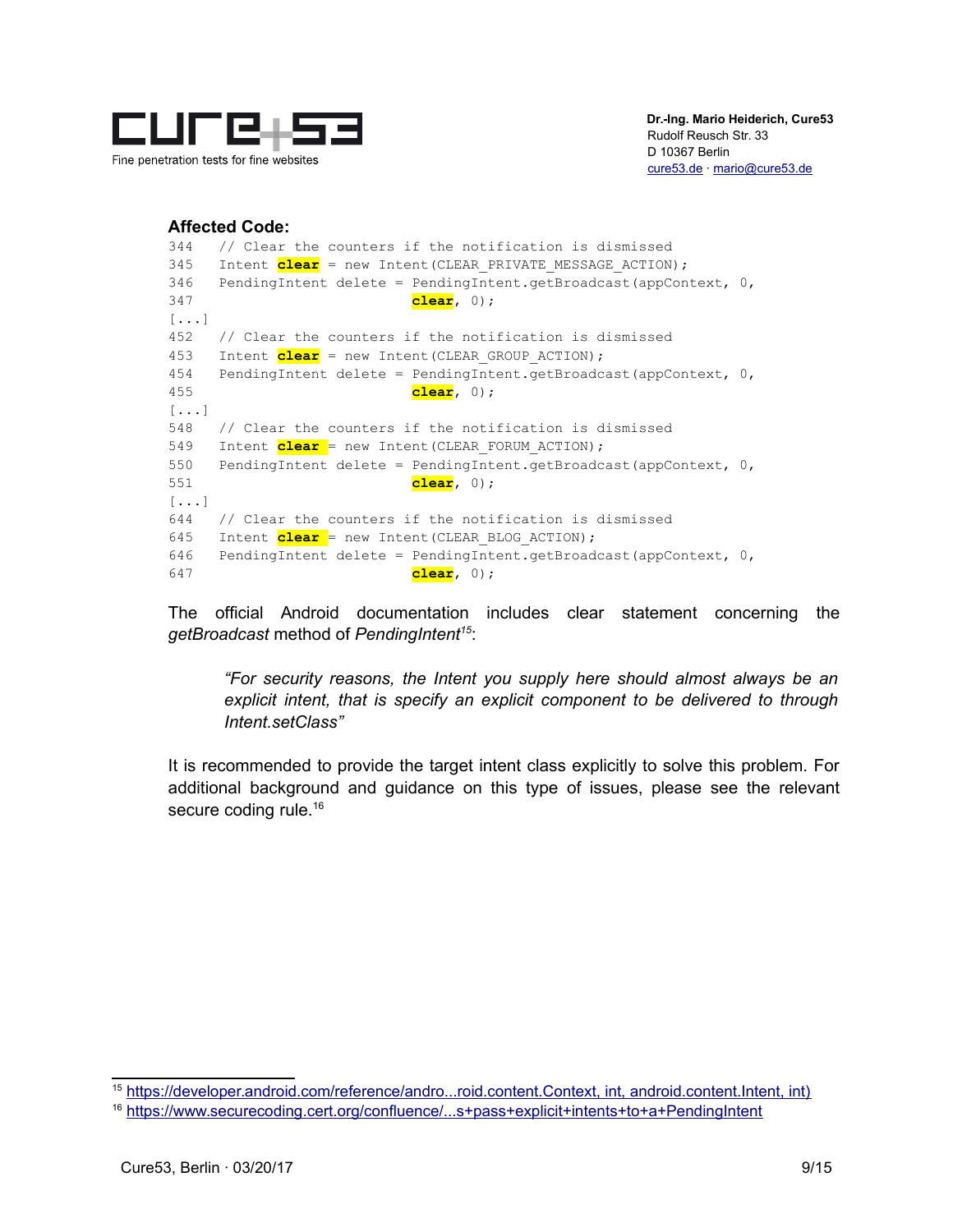

### <span id="page-9-1"></span>**Miscellaneous Issues**

This section covers those noteworthy findings that did not lead to an exploit but might aid an attacker in achieving their malicious goals in the future. Most of these results are vulnerable code snippets that did not provide an easy way to be called. Conclusively, while a vulnerability is present, an exploit might not always be possible.

#### <span id="page-9-0"></span>**BRP-01-002 Mobile: Possible logcat leakage via SDK version** *(Info)*

It was found that the Briar Android app may inadvertently leak data to other apps via logcat messages. This is due to the fact that the application supports Android SDK version 14. Please note that applications without root privileges can read all logcat messages up to the Android 4.1 (API 16) version.

#### **File:**

*AndroidManifest.xml*

#### **Affected Code:**

<uses-sdk android:minSdkVersion="**14**" android:targetSdkVersion="22"/>

#### **Example Tor startup information in logcat:**

```
03-03 16:32:47.072 I/PluginManagerImpl( 3231): Starting plugin 
org.briarproject.bramble.lan took 5 ms
03-03 16:32:47.585 I/TorPlugin( 3231): Mar 03 15:32:47.584 [notice] Tor v0.2.7.6
running on Linux with Libevent 2.0.22-stable, OpenSSL 1.0.2e and Zlib 1.2.8.
03-03 16:32:47.586 I/TorPlugin( 3231): Mar 03 15:32:47.586 [notice] Tor can't 
help you if you use it wrong! Learn how to be safe at 
https://www.torproject.org/download/download#warning
03-03 16:32:47.589 I/TorPlugin( 3231): Mar 03 15:32:47.588 [notice] Read 
configuration file "/data/user/0/org.briarproject.briar/app_tor/torrc".
03-03 16:32:47.600 I/TorPlugin( 3231): Mar 03 15:32:47.600 [notice] Opening 
Control listener on 127.0.0.1:59051
[...]
03-03 21:02:02.858 I/TorPlugin( 6878): WARN Received http status code 404 ("Not 
found") from server '164.132.97.234:9001' while fetching 
"/tor/keys/fp/585769C78764D58426B8B52B6651A5A71137189A+80550987E1D626E3EBA5E5E75
A458DE0626D088C".
```
It is recommended to consider increasing the minimum SDK version to the API 16 at the very minimum.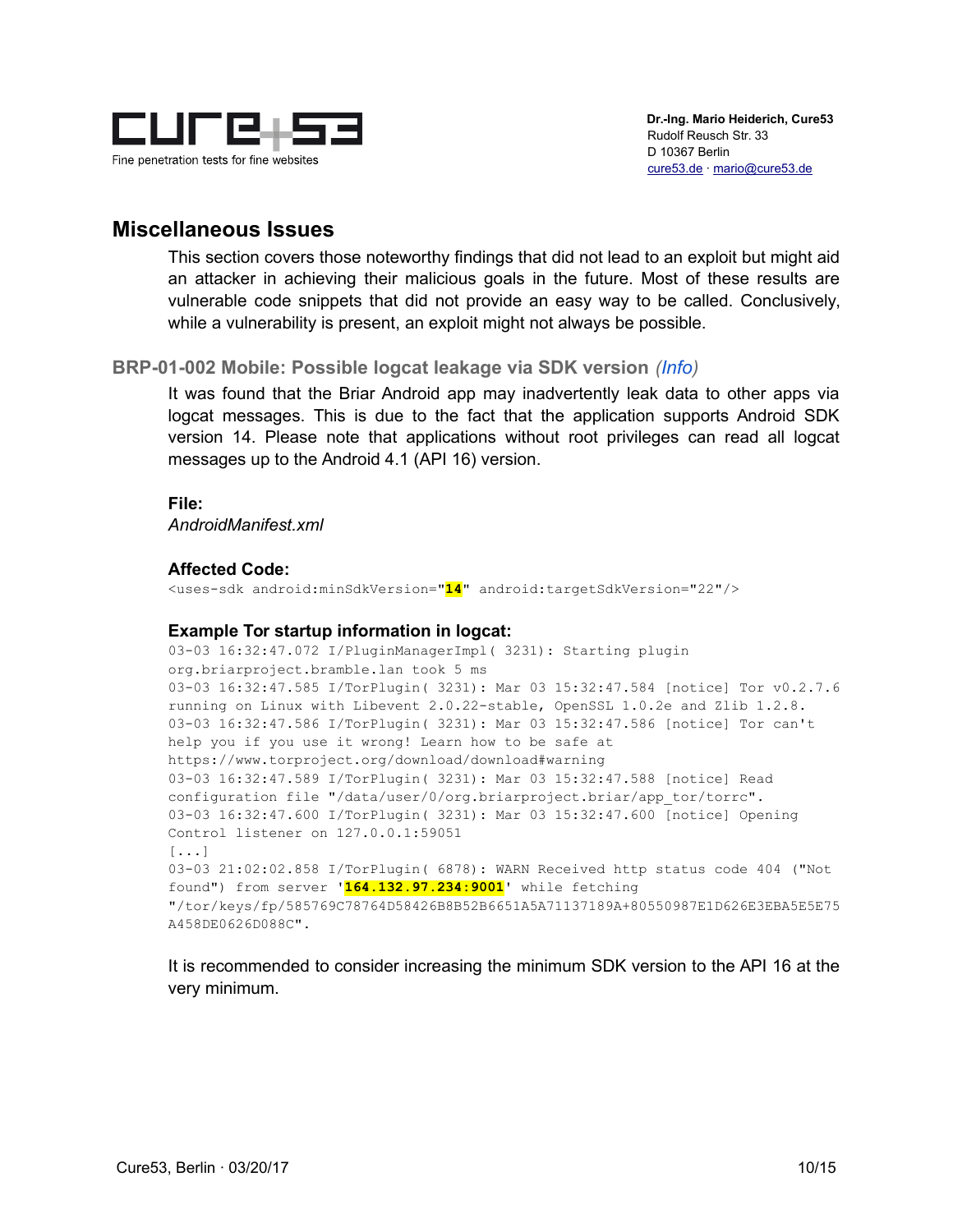

### <span id="page-10-1"></span>**BRP-01-003 Mobile: Possible Information Leakage via Debuggable Flag** *(Info)*

It was found that the APK supplied for testing has the *debuggable* flag<sup>[17](#page-10-2)</sup> enabled. This could result in data leakage and should not be set in production builds.

```
<application android:allowBackup="false" android:debuggable="true"
android:icon="@drawable/ic_launcher" android:label="@string/app_name"
android:logo="@mipmap/ic_launcher_round"
android:name="org.briarproject.briar.android.BriarApplicationImpl" 
android:supportsRtl="true" android:theme="@style/BriarTheme">
```
It is recommended to have the deployment strategy ensure that the *debuggable* flag is set to false.

#### <span id="page-10-0"></span>**BRP-01-007 Mobile: App Crash via unsupported Intent** *(Info)*

It was found that links in manually created blog posts can specify any protocol. This can be used to specify the *intent://* protocol handler<sup>[18](#page-10-3)</sup>, which makes creation of intents possible. As soon as a victim clicks on a malicious *intent://* link, which points to the Briar app, the app will crash.

#### **Steps to Reproduce:**

1. The attacker creates a blog post with the following payload:

```
<a
href="intent://test#package=org.briarproject.briar;action=info.guardianpr
oject.panic.action.CONNECT;component=org.briarproject.briar.android.panic
.PanicPreferencesActivity">asdf</a>
```
- 2. A contact of the attacker reads the blog post and clicks on the link.
- 3. Confirm the dialog.
- 4. The Briar app crashes.

```
ACRA caught a ActivityNotFoundException for org.briarproject.briar
android.content.ActivityNotFoundException: No Activity found to handle 
Intent { act=android.intent.action.VIEW dat=Internet://test }
at 
android.app.Instrumentation.checkStartActivityResult(Instrumentation.java
:1798)
```
#### **File:**

*briar-android\src\main\java\org\briarproject\briar\android\blog\WriteBlogPostActivity.java*

<span id="page-10-2"></span><sup>17</sup> <http://developer.android.com/guide/topics/manifest/application-element.html#debug>

<span id="page-10-3"></span><sup>18</sup> <https://developer.android.com/guide/components/intents-filters.html>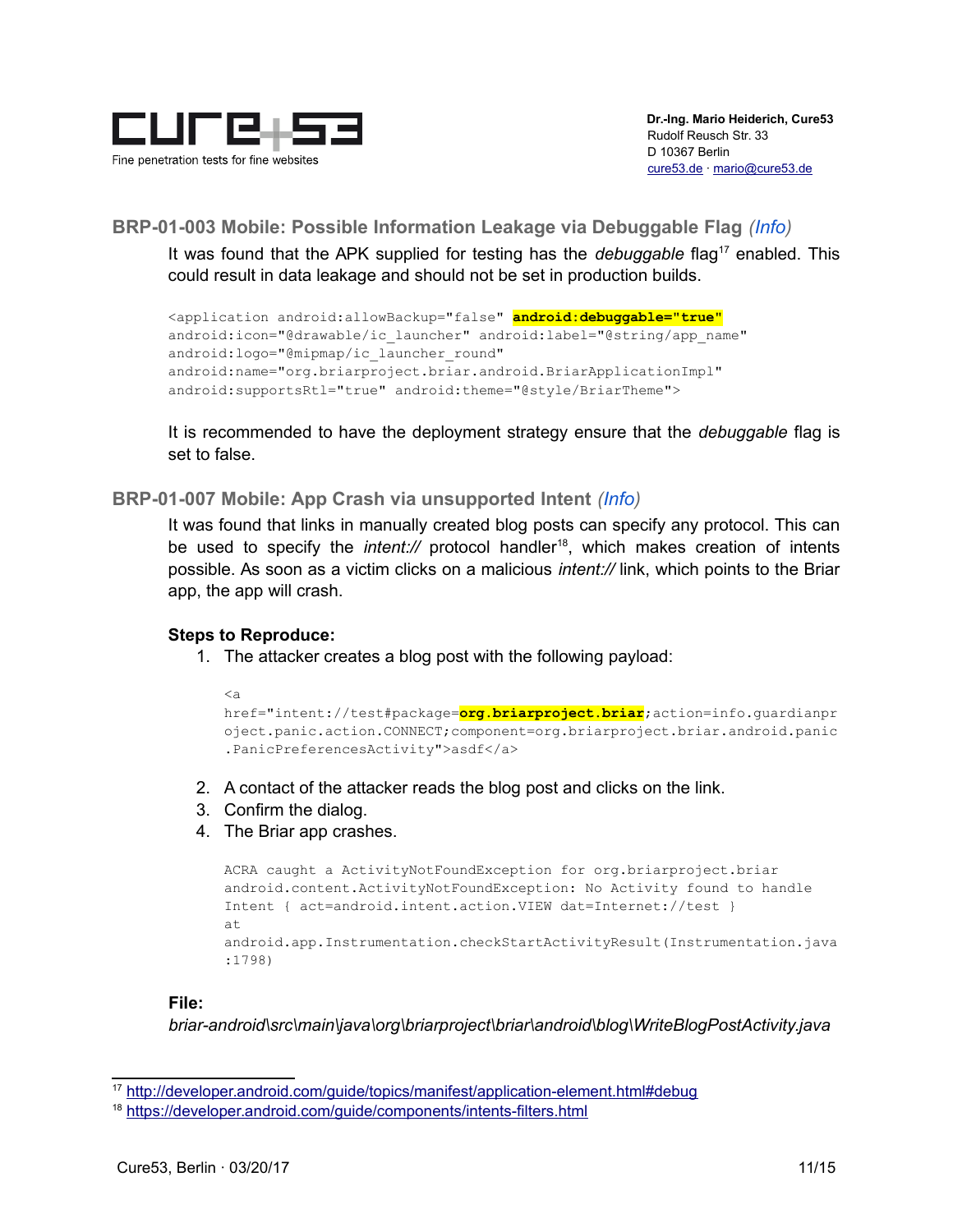

### **Code:**

```
public void onSendClick(String body) {
  // hide publish button, show progress bar
  [\ldots] body = StringUtils.truncateUtf8(body, MAX_BLOG_POST_BODY_LENGTH);
   // <-- Apply HTML sanitization here
  storePost(body);
  }
private void storePost(final String body) {
  runOnDbThread(new Runnable() {
    @Override
   public void run() {
   long now = System.currentTimeMillis();
     try {
    LocalAuthor author = identityManager.getLocalAuthor();
     BlogPost p = blogPostFactory
        .createBlogPost(groupId, now, null, author, body);
      blogManager.addLocalPost(p);
      postPublished();
```
It is recommended to only allow certain protocols - like HTTP, HTTPS and FTP - in the links to blog posts. The same whitelist is already applied to the imported RSS feeds and should be equally employed for all manually created blog posts.

### <span id="page-11-0"></span>**BRP-01-010 Crypto: DoS in StreamEncrypterImpl.java via paddingLength** *(Info)*

During the crypto audit it was found that the *writeFrame* function in the *StreamEncrypterImpl.java* file could cause a Denial of Service (DoS) in the Briar's cryptographic subsystem, provided that it passes a negative *paddingLength* value. The explanation of this flaw is linked to a bounds check that is implemented for other input values, yet it is not implemented for this particular value.

#### **File:**

*bramble-core/src/main/java/org/briarproject/bramble/crypto/StreamEncrypterImpl.java*

#### **Affected Code:**

public void writeFrame(byte[] payload, int payloadLength, int paddingLength, boolean finalFrame) throws IOException {...}

It is recommended to check the length of the value and agree on throwing an *IllegalArgumentException* in case of an invalid value.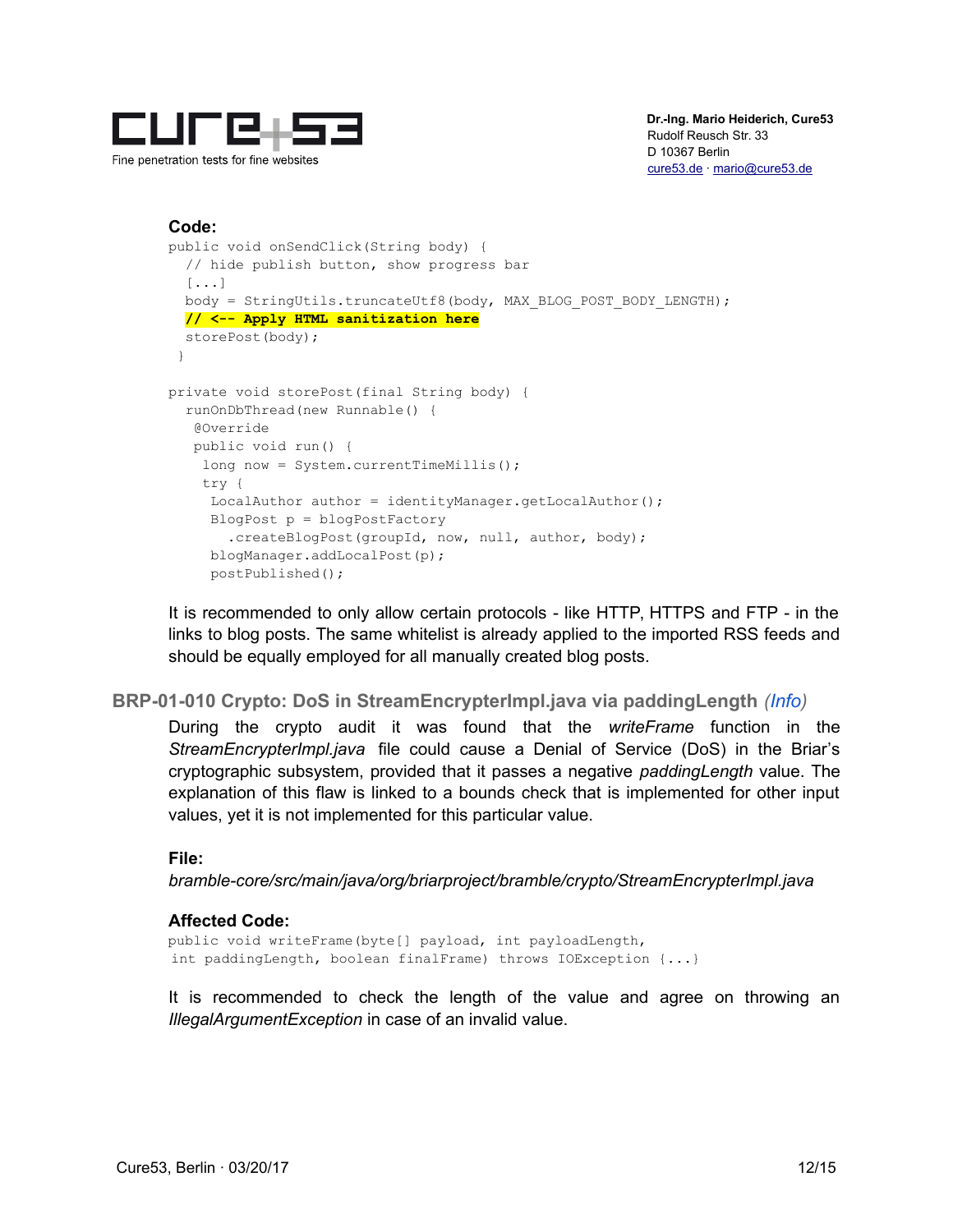

#### <span id="page-12-1"></span>**BRP-01-011 Crypto: Password strength indicator seems useless** *(Info)*

During the crypto audit, doubts arose with regard to the indicator informing about the strength of a password. It is unclear whether the password strength mechanism defined in the file *PasswordStrengthEstimatorImpl.java* is of real value. As an example, it can be mentioned that the password "*Password1*" gets accepted as *strong* by the algorithm in place.

#### **File:**

*bramble-core/src/main/java/org/briarproject/bramble/crypto/ PasswordStrengthEstimatorImpl.java*

#### **Affected Code:**

private static final int LOWER = 26; private static final int UPPER = 26; private static final int DIGIT = 10; private static final int OTHER = 10; private static final double STRONG = Math.log(Math.pow(LOWER + UPPER +  $DIST + OTHER, 10));$ 

It should be considered to replace the currently used implementation with a different approach. The proposed alternative should rely on the password length to a greater degree, and, conversely, become less preoccupied with the combination of all-case alphanumeric and special characters. Simply requiring a minimum length of twelve characters for each password would likely constitute a better policy for having passwords of a certain strength and quality enforced in the application.

#### <span id="page-12-0"></span>**BRP-01-012 Crypto: Unnecessary combination of two CSPRNGs** *(Info)*

The design of the code in the *CombinedSecureRandom.java* file may not cause any problems *per se* at the moment, but nevertheless seems ill-advised. It is unclear what additional security guarantees are obtained from the process of XORing<sup>[19](#page-12-2)</sup> together outputs from two different CSPRNGs<sup>[20](#page-12-3)</sup>, as these are seeded from and operating on the same device.

#### **File:**

*bramble-core/src/main/java/org/briarproject/bramble/crypto/ CombinedSecureRandom.java*

#### **Affected Code:**

class CombinedSecureRandom extends SecureRandom {...}

<span id="page-12-2"></span><sup>19</sup> [https://en.wikipedia.org/wiki/Exclusive\\_or](https://en.wikipedia.org/wiki/Exclusive_or)

<span id="page-12-3"></span><sup>&</sup>lt;sup>20</sup> [https://en.wikipedia.org/wiki/Cryptographically\\_secure\\_pseudorandom\\_number\\_generator](https://en.wikipedia.org/wiki/Cryptographically_secure_pseudorandom_number_generator)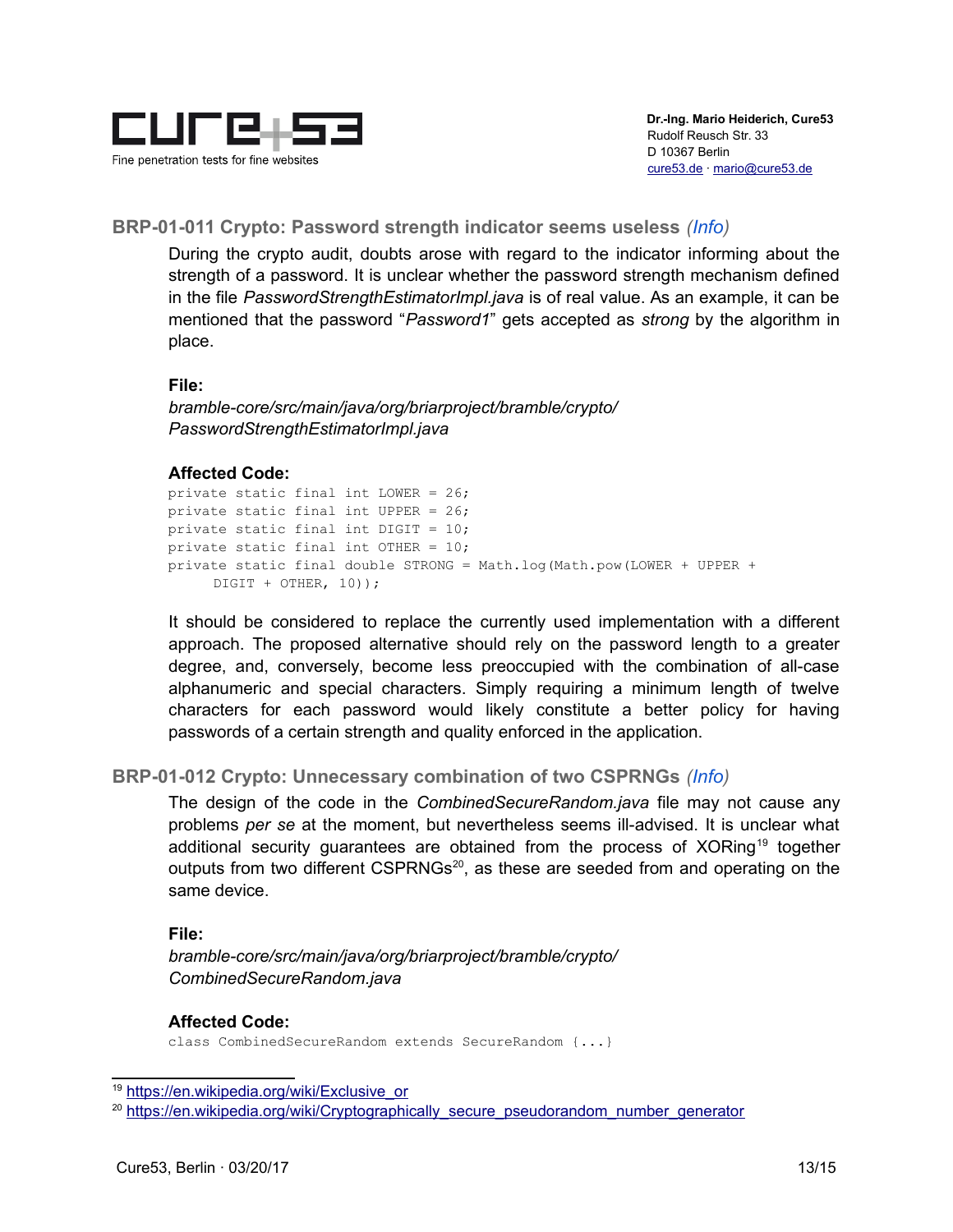

A single CSPRNG should suffice. The code excerpt this issue extends to seems to be adding unnecessary complexity. In other words, it should probably be removed before becoming a liability.

### <span id="page-13-0"></span>**Conclusions**

The results of this Cure53 penetration test and audit of the Briar secure messenger application for Android points to an overall good handling of matters linked to security and privacy in the tested product.

To nevertheless begin with the areas to improve and issues calling for urgent attention, a reaction is needed with reference to the vulnerability marked as "High" in terms of severity and impact. The problem - documented in [BRP-01-006](#page-6-0) - can clearly lead to the anonymity promise being broken. This is because a user might assume to be protected when performing certain activities via the Tor, yet data leakage remains a real concern in this scenario. The bigger problem is that the issue must be seen as fairly hard to address and fix properly. For that reason, it might be the case that, despite considerable risk, the potential harmful effects are being accepted by the application's maintainer. In that case, it is still mandatory that the users are informed about the matter at hand. Moving on, a noticeable pattern of insecurity, which could additionally impede userexperience and discourage people from continuing on with the Briar application, can be linked to intents. More specifically, many of the exposed intents failed to properly verify the sender. As a result, an attacker with a rogue app gains an array of possibilities when seeking to interfere with the Briar application. This includes a total wipe of the application and its data by combining some intents with a tapjacking attack. The flaws in this realm require consideration.

With reference to the positive factors, contributing to the final verdict, it has to be underlined that a grand total standing at twelve security-relevant findings is more than satisfactory and acceptable. Even more reassuring is the fact that all but one issue were marked with medium and low rankings, or classified even as informational only. For the six Cure53 testers who completed this assessment, the overall low severity translates to an application with a good understanding of vulnerability patterns and threats. What is more, the majority of issues classified as non-threatening could be seen as being quite easy to fix and unlikely to affect the user-experience in a profound way. Commenting on broader impressions, the testing team stated very that the quality and readability of the app's source code was rather exceptional, thus making this assessment pleasant and efficient. The communication with the development team during the project was professional and timely, and the questions and requests communicated by the Cure53 team during the test were usually responded to with precision.